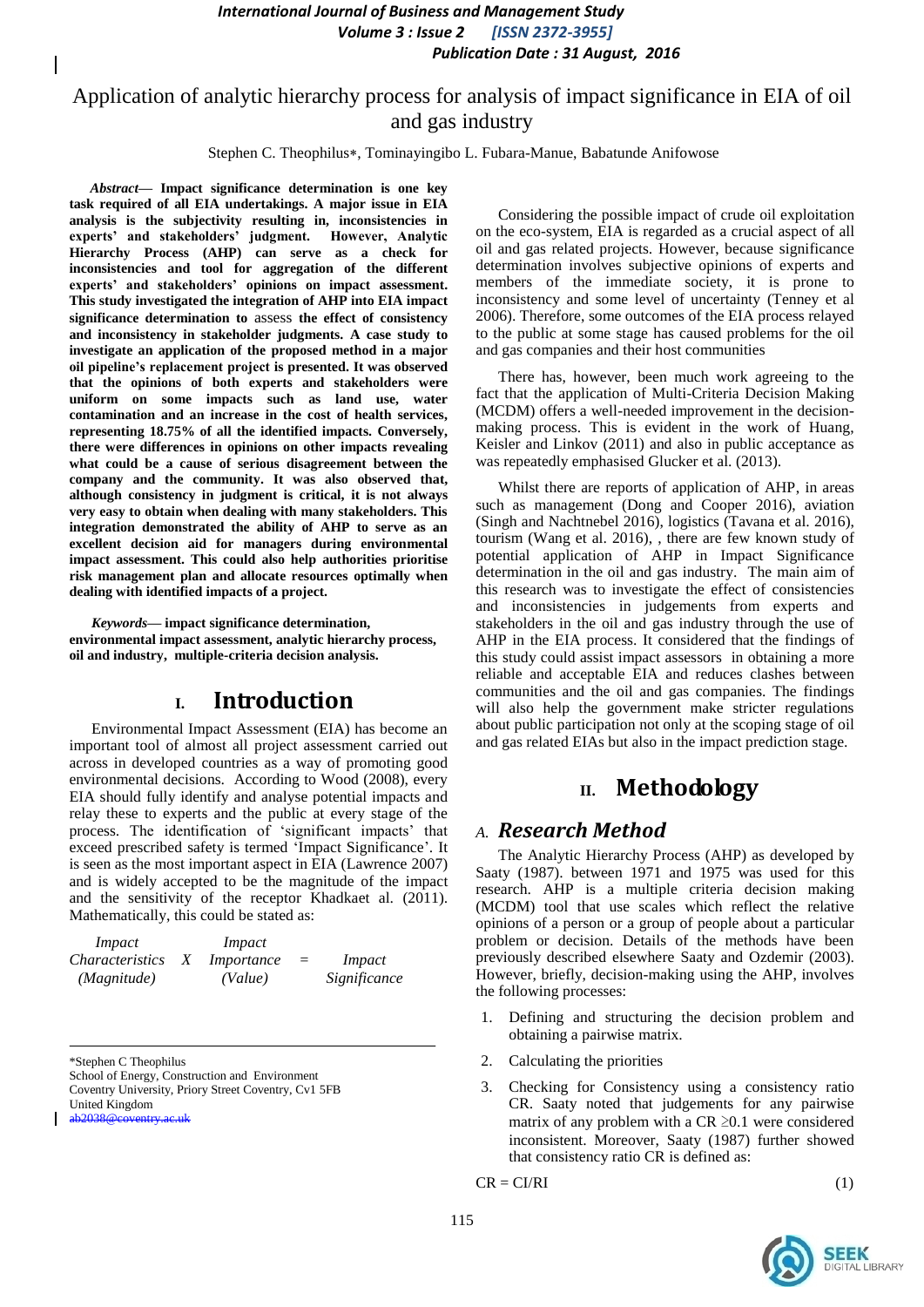*International Journal of Business and Management Study Volume 3 : Issue 2 [ISSN 2372-3955] Publication Date : 31 August, 2016*

Where RI, is the random index and CI is the consistency index which could be defined by Saaty (1987):

 $CI = (\lambda \max-n)/((n-1))$  (2)

## *B. Data collection and Analysis*

The instruments used for data collection were questionnaires adapted from Zhou et al. (2015) and Sahin et al. (2013) but related to a major oil pipelines replacement project (Table 1). The questionnaire was designed to give the respondent all the impacts to be considered, say n  $(a_1, a_2)$  $\ldots$  a<sub>n</sub>); the objective was to determine their preference levels expressed in the [0, 1] interval. This is done by undertaking pairwise comparisons of the alternatives and then the results are organised in a n\*n reciprocal matrix  $A=(a_{ij})$  where  $a_{ii}$ =1/ $a_{ii}$ , for i  $\neq j$ , and  $a_{ii}$ =1. This matrix is reciprocal with  $a_{ii}$ representing the comparison between impacts i and j. To achieve this, the respondents were asked to compare two impacts, i and j, which impact is thought to be more important and by how much using the 1 to 9 scale proposed by Saaty (1987).

The questionnaires were sent to 15 experts in the field of environmental impact assessment for oil and gas projects. Five of these experts were also academics; thirty-five were members of the public bringing the total number of participants to 50. The experts are important as they are both knowledgeable about environmental impacts assessment. The public group included members of the oil producing community, authorities and other persons who may be affected by the impact of the project as their participation is essential the success of any project (Ramanathan 2001).

TABLE 1. EXAMPLE OF A PARTICIPANT QUESTIONNAIRE USING THE 1 TO 9 SCALE PROPOSED BY SAATY (1987)



# *C. Defining and Structuring the Decision Problem*

Saaty and Ozdemir (2003) in their work suggest that for better consistency, no one hierarchy should have more than seven alternatives and/or criteria. For this reason, the identified impacts for this project were analysed in three groups – environmental impacts, social impacts and health impact with the goal at the top, criteria in the middle and alternatives at the bottom of each hierarchy. Figures 1, 2 and 3 show the hierarchical structuring for the environmental impact, social impacts and health impacts

respectively. These were then used to develop a pairwise matrix for these three subgroups.







Figure 2: The AHP hierarchical model for Social Impacts. (JO- Increase in Job Opportunities; WT- Increase in Water Traffic; FS- Disruption in Family Structures; FA- Disruption in Fishing Activities; CC-Influx of Construction Crew; SF-Increase in demand on services and facilities in local communities)



Figure 3: The AHP hierarchical model for Health Impacts. (PN - Poor Nutrition; TA - Increase in Traffic Accidents; AH - Reduction in Access to Healthcare CH- Increase in cost of health services; MM-Increase in Morbidity and Mortality rates).

Following the AHP process, the local priorities (weights) of all the alternatives were calculated and the consistency of each pairwise matrix checked by calculating for the CI and CR using equation 1 and 2. The consistent matrices were then aggregated using the geometric mean method to obtain the global priority for each hierarchy. The higher the weight of an impact implied higher rank which in turn meant higher significance

The differences in consistent and inconsistent judgements were also investigated. To do this, the global rankings for all member judgement, for all consistent judgement and for all inconsistent judgement were calculated and compared.

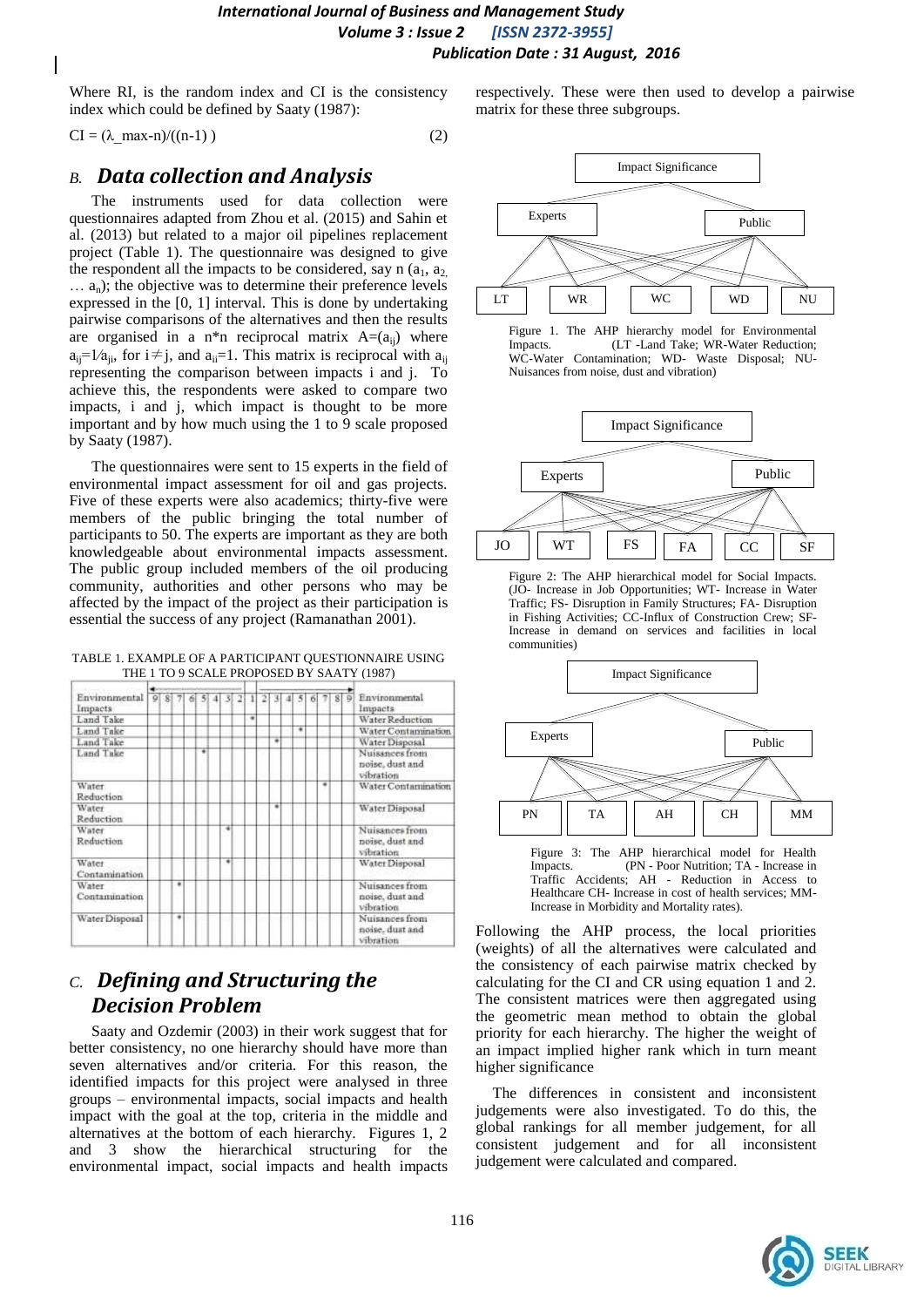# **III. Results and Discussion**

.

Figures 4, 5 and 6. Show the values for all three groups of impacts and the rankings.



Figure 4: Graph showing the Rankings for Environmental Impacts based on the global weights (1 being the most significant impact and 5 being the least significant impact)



Figure 5: Graph showing the Rankings for Social Impacts based on the global weights (1 being the most significant impact and 6 being the least significant impact)



Figure 6: Graph showing the Rankings for Health Impacts based on the global weights (1 being the most significant and 5 being the least significant)

According to tables figures 4, 5 and 6, Water Contamination (WC) is the most significant environmental impact, Job Opportunities (JO) the most significant Social impact and Poor Nutrition (PN), the most significant Health impact. With this information, Oil and Gas Companies can seek alternatives and/or mitigation measures that take the opinions of both the Experts and the Public into consideration.

It was observed that there were no differences in the rankings for the environmental impacts ( Figure 7). However, there were differences in the rankings when only

consistent judgement, only inconsistent judgement and when both were used (Figure 8 and 9).



Figure 7: Graph showing the rankings if the consistent, inconsistent and all judgements were aggregated in analysing the Environmental Impacts (1 being the most significant and 5 being the least significant)



Figure 8: Graph showing the rankings if the consistent, inconsistent and all judgements were aggregated in analysing the social impacts (1 being the most significant and 6 being the least significant)



Figure 9: Graph showing the rankings if the consistent, inconsistent and all judgements were aggregated in analysing the health impacts (1 being the most significant and 5 being the least significant)

When the values of the experts were used as the only values gotten for the determination of significance, the rankings were different from when the public alone were used and when both the public and group were used as is evident in figures 10, 11 and 12. These differences could be because the opinions of experts were biassed towards saying the right things so that the project is approved without actually taking into account the impacts, but also it could be because the opinions of the members of the public are highly subjective and may be highly uninformed. The opinions of experts are based on knowledge and experience, but the opinions of public are based on how these impacts may have affected them individually and not about what these impacts truly represent. Choosing to use one set of opinions and not

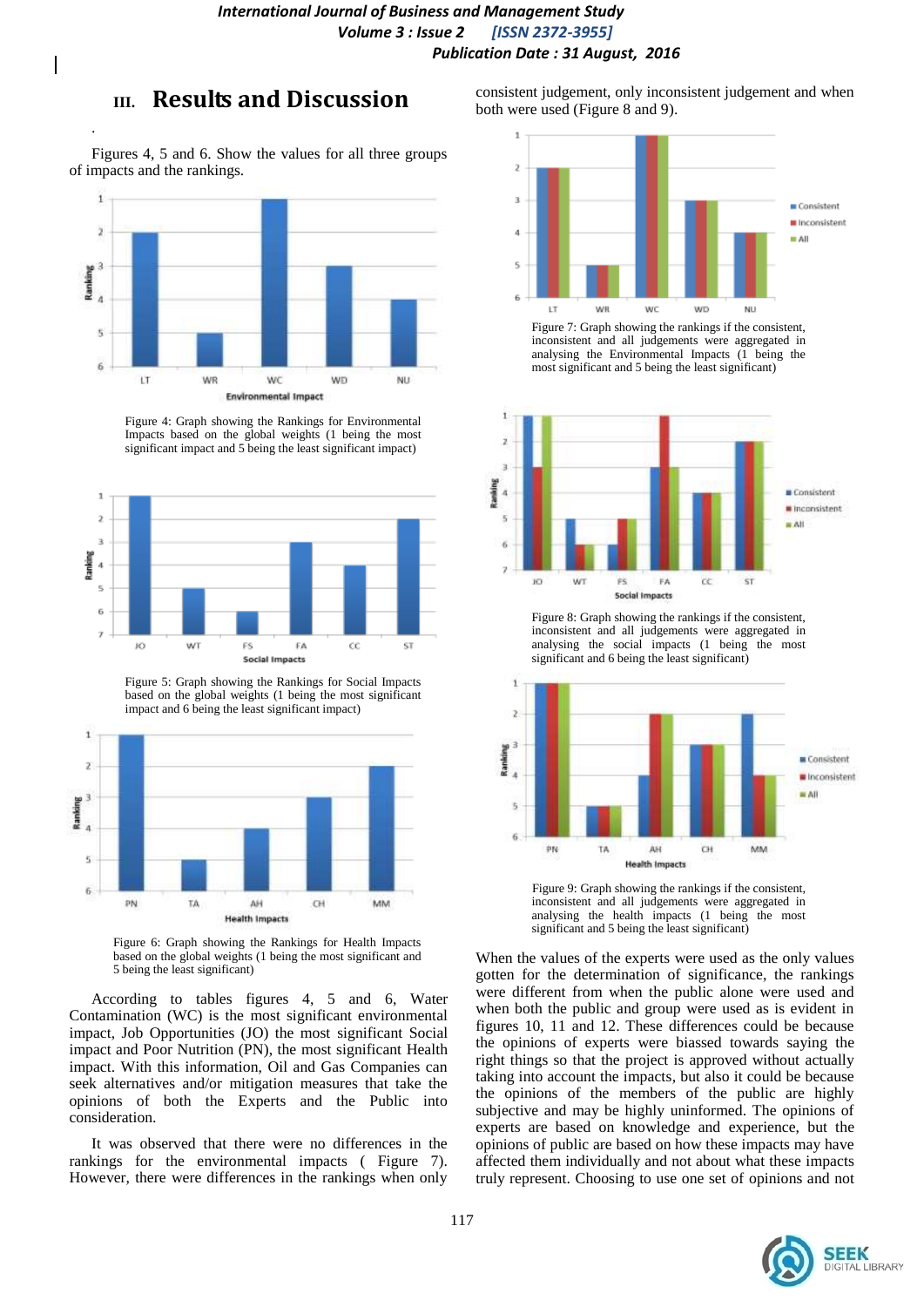both is a mistake made many times in the execution of the EIA. It was evident that difference like there are the sources of serious issues between the Oil and Gas companies and the community.



Figure 10. Graph showing the differences in ranks of Environmental Impacts when expert, public or both judgments are used (1 being the most significant and 5 being the least significant)



Figure 11. Graph showing the differences in ranks of Social Impacts when expert, public or both judgments are used (1 being the most significant and 6 being the east significant)



Figure 12. Graph showing the differences in ranks of Health Impacts when expert, public or both judgements are used (1 being the most significant and 5 being the least significant)

The differences observed in the ranks further buttress the importance of public participation because in the health impacts evaluation. For example, using only expert opinion would have yielded in the reduction of access to health care (AH) as the most significant impact which might be ok to the public (as it ranked 5th most significant to the public but is significant nonetheless looking at its weight). However,

the public would suffer, and this could start a conflict, as an increase in morbidity and mortality rate (MM) which is 2nd most significant to the public would be given 5th priority by the expert. It is, however, interesting to notice that the opinions of both the experts and public were uniform on some impacts like LT, WC and CH (representing only 18.75% of all the identified impacts).

## **IV. Conclusion**

This study used the AHP in the impact significance determination stage of the EIA to investigate the effect of consistency and inconsistency in stakeholder judgement. The result demonstrated that although consistency in judgement is very important, it is not always obtained for every decision especially when dealing with many alternatives. Inconsistencies gave rise to differences in priority ranking which equals a difference in priority weights, which inadvertently affects the decision maker negatively. Differences were also observed in the global priorities when public opinion was included and when it was not. These differences could result in conflicts and issues between the companies and the host communities depending on the impact. There is, therefore, a need for public opinion to be taken into consideration throughout the EIA process.

Following from this study, it can, therefore, be said that the AHP is a critical tool for impact significance.

#### *Acknowledgment*

The authors wish to express their gratitude to every single person who took the time to fill out the questionnaire.

#### *References*

- [1] G. Wood, ''Thresholds And Criteria For Evaluating And Communicating Impact Significance In Environmental Statements: 'See No Evil, Hear No Evil, Speak No Evil'?,'' Environmental Impact Assessment Review 28 (1), pp. 22-38, 2008.
- [2] D. Lawrence, ''Impact Significance Determination—Back To Basics,'' Environmental Impact Assessment Review 27 (8), pp. 755- 769, 2007.
- [3] R.. Khadka, A. Mathema, and U. Shrestha, ''Determination of Significance of Environmental Impacts of Development Projects: A Case Study of Environmental Impact Assessment of Indrawati-3 Hydropower Project in Nepal,'' Journal of Environmental Protection 2 (8), pp. 1021-1031, 2011.
- [4] A. Tenney, J. Kværner, and K. Gjerstad, ''Uncertainty in Environmental Impact Assessment Predictions: The Need for Better Communication and More Transparency,'' Impact Assessment and Project Appraisal 24 (1), pp. 45-56, 2006.
- [5]
- [6] I. Huang, J. Keisler, and I. Linkov, ''Multi-Criteria Decision Analysis in Environmental Sciences: Ten Years of Applications and Trends,'' Science of the Total Environment 409 (19), pp. 3578-3594, 2011.
- [7] A. Glucker, P. Driessen, A. Kolhoff, and H. Runhaar, ''Public Participation In Environmental Impact Assessment: Why, Who And How?,'' Environmental Impact Assessment Review 43, pp. 104-11, 2013.
- [8] E. Condon, B. Golden, and E. Wasil, ''Visualizing Group Decisions in the Analytic Hierarchy Process,'' Computers and Operations Research 30 (10), pp. 1435-1445, 2003.